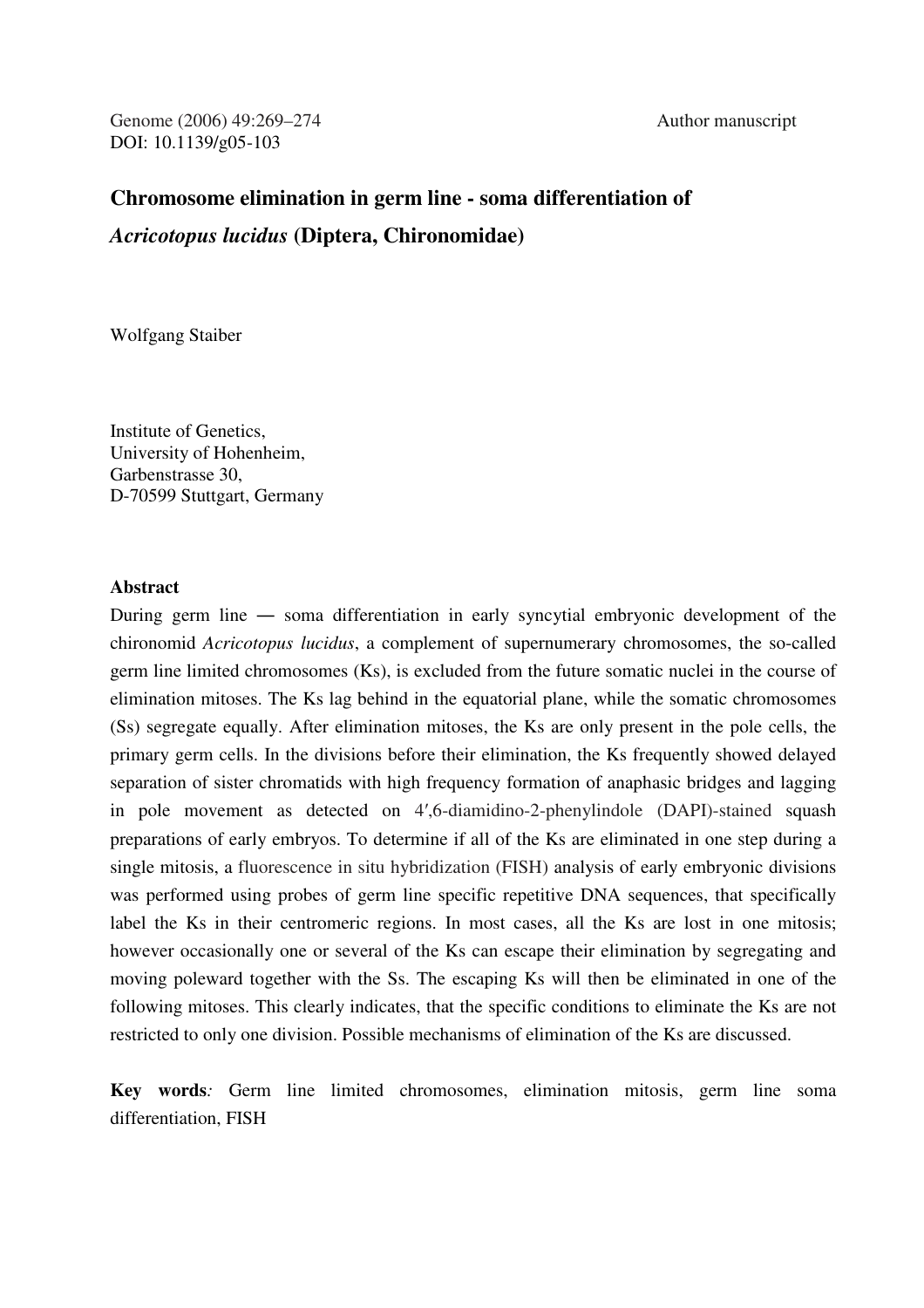## **Introduction**

 A programmed elimination of a specific chromosome complement occurs with the exclusion of the germ line limited chromosomes (Ks) from the future somatic nuclei during germ line soma differentiation in early embryonic development of the Orthocladiinae, a subfamily of the Chironomidae (Bauer and Beermann 1952; White 1973; Redi et al. 2001). In elimination mitoses, the Ks (K being derived from "Keimbahn"; Bauer 1970) remain behind in the equatorial plane, while the somatic chromosomes (Ss) segregate regularly. In the orthocladiid *Acricotopus lucidus*, this fundamental change in chromosome constitution of the future somatic nuclei begins in some nuclei at the time of pole cell formation in the 4th-6th nuclear division cycle (Staiber 2000). Therefore, only the pole cells, the primordial germ cells, carry the Ks together with two sets of Ss. The same way for eliminating germ line restricted chromosomes from the future somatic nuclei was also found in two other dipteran families, Cecidomyiidae and Sciaridae (White 1973; Gerbi 1986).

 Recent painting studies on mitotic and meiotic Ks of *Acricotopus* using chromosome-specific probes of the three Ss clearly demonstrated that the Ks are derivatives of the Ss and are composed of large S-homologous sections and heterochromatic segments containing germ line specific repetitive sequences (Staiber and Schiffkowski 2000; Staiber and Wahl 2002). The knowledge of the cytogenetic behavior of the Ks during this early developmental period especially in elimination mitosis of *Acricotopus* and of other Orthocladiinae is very limited (Bauer and Beermann 1952). The present study reports on the behavior of the Ks in early syncytial nuclear divisions before and during their somatic elimination, first by 4′,6-diamidino-2 phenylindole (DAPI)-stained squash preparations of early embryos of *Acricotopus,* and then by fluorescence in situ hybridization (FISH) using K-specific repetitive DNA sequences.

#### **Materials and methods**

 Embryos of *Acricotopus lucidus* (Diptera, Chironomidae) from 30 min to 4.5 h after egg deposition were dechorionated with 50% chlorox bleach (90 s), fixed in ethanol-glacial acetic acid (3:1; v/v), squashed in 45% acetic acid, and frozen on dry ice. Genomic DNA of germ cells were isolated from testicles of *Acricotopus* prepupae. Repeats of the germ line specific tandem repetitive AlKeRe1 family (Staiber et al. 1997; Staiber 2002) were amplified from germ cell DNA by PCR using the primer pair 5'-AAC ATA ATG TGA AAA ATA CA-3' and 5'-GAC AAT AAA TTT TAT CAC AA-3'. The PCR involved 40 cycles of 1 min at 94 °C, 1 min at 46.3 °C and 3 min at 72°C followed by a final extension at 72°C for 10 min. A second labeling amplification was made with the first PCR product as template in a reaction mixture containing 50 µmol/L fluorescein-12-dUTP. FISH was performed as described by Staiber and Schiffkowsky (2000). Chromosomes were counterstained with DAPI (0.1  $\mu$ g/mL). Images were captured with an epifluorescence microscope (Zeiss, Jena, Germany) equipped with a Neofluar 100/1,3 objective and a CCD camera (Canon A 80, Tokyo, Japan), and processed and pseudocolored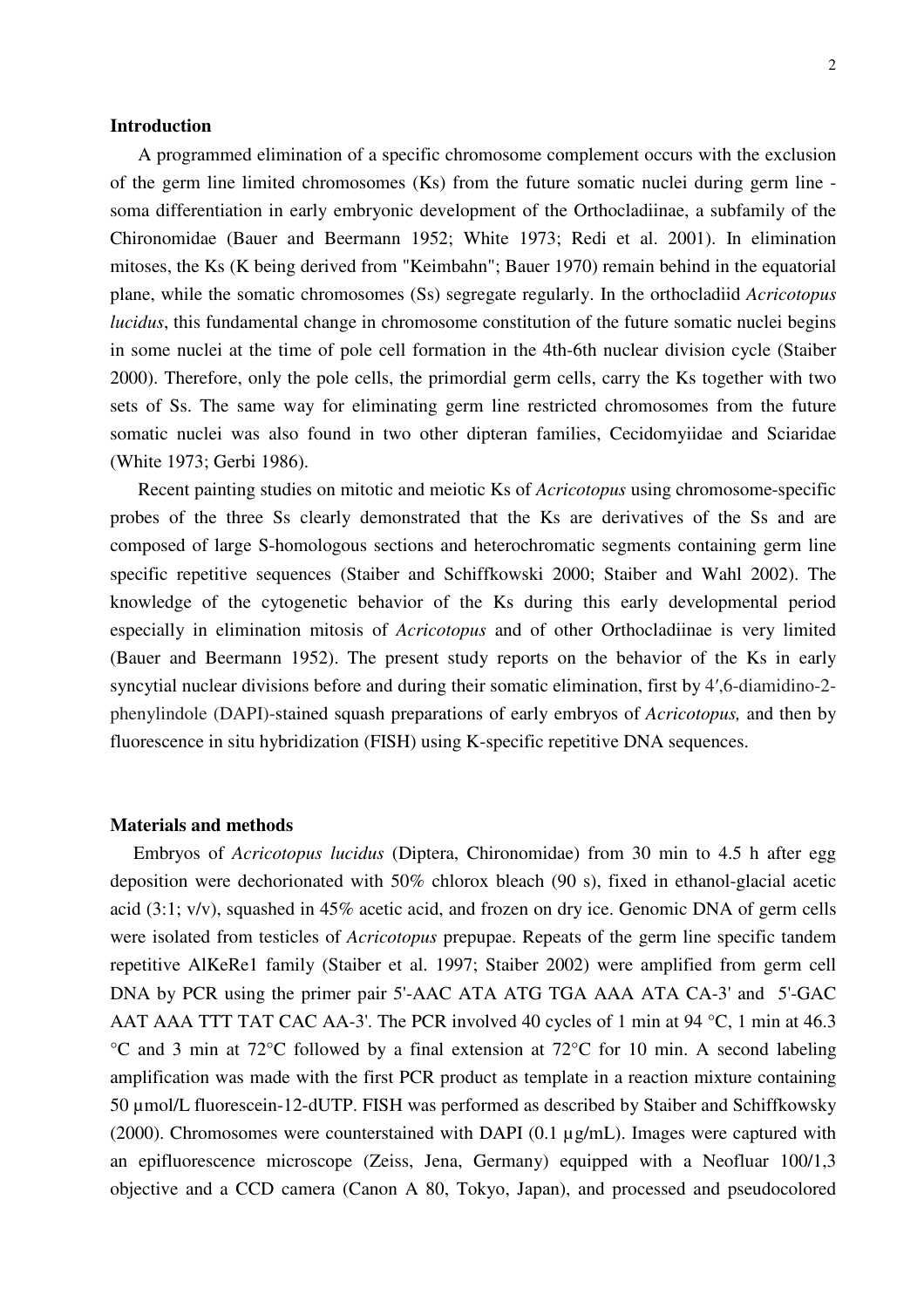with a Corel Draw version 8.0 software package (Corel, Ottawa, Ont.). The RGB images of DAPI stained early embryonic mitoses were first converted into 16 bit grey scale images and then inverted.

## **Results and discussion**

 Different stages of normal mitotic nuclear divisions before elimination of the Ks are shown in reverse DAPI fluorescence in Figs. 1a-1e (metaphases, front (Fig 1a.) and side view (Fig. 1b), mid (Fig. 1c) and late (Fig. 1d) anaphases, and a telophase (Fig. 1e)). The Ss  $(2n = 6; I-III)$  are smaller in size than most of the Ks and can be easily distinguished from each other in the metaphase in Fig. 1a by the different positions of their centromeres. The number of Ks can vary between different animals in *Acricotopus* as detected in a G-banding study of K complements of spermatogonial cells (Staiber 1988). In the side view of the metaphase in Fig. 1b, all Ss and Ks are accurately arranged along the equator. During anaphase (Fig. 1c) the S and K sister chromatids segregate equally and migrate to opposite spindle poles. The smaller Ss frequently move ahead of the Ks. Each of the pole-moving chromosome complements in Fig. 1d and Fig. 1e contain two S and two K chromosome sets. In contrast, during the anaphases of divisions just before the actual elimination mitosis, many K sister chromatids separate late, as they are still attached at the end of their arms, while their kinetochores are pulled in the opposite direction towards the spindle poles. Thus, those Ks form long, stretched, anaphasic bridges (Figs. 1f and 1g) extending from one chromosome group to the other. In late anaphases, as in Fig.1h, frequently lagging chromosomes occur showing delayed migration, probably as a result of late separation of the sister chromatids.

 Figures 1i-1k show examples of telophases of elimination mitoses, in which the Ks are excluded from the future somatic nuclei. In this so-called somatic elimination of the Ks (Bauer and Beermann 1952, Redi et al. 2001), the Ks remained in the equatorial plane, as in the early telophase in Fig. 1i, whereas the S sister chromatids moved towards opposite poles. The insert in Fig. 1i (right above) views this elimination mitosis together with a neighbouring anaphase of a nucleus that has eliminated its Ks in a previous division. This anaphase with only segregating S chromatids is presented at the same magnification as the elimination mitosis in the insert in Fig. 1i (left below). In the telophases of elimination mitoses, in Figs. 1j and 1k, the Ks are still arranged in a condensed state at the equator, while the Ss in the daughter nuclei begin to decondense. In Fig. 1k, 2 large chromatin bridges range in opposite directions from the eliminated Ks to the daughter nuclei. It cannot be decided whether the bridges result from delayed pole-moving S or K chromatids. The result of an elimination is shown in Fig. 1l: 2 interphasic daughter nuclei containing the Ss and lumps of strongly condensed K chromatin showing bright DAPI fluorescence. In the enlarged view of the eliminated Ks of an anaphase in Fig. 1m, some K kinetochores are clearly under tension and are drawn in the direction of the poles (arrowheads in Fig. 1m). Two sister chromatids with oppositely oriented centromeres are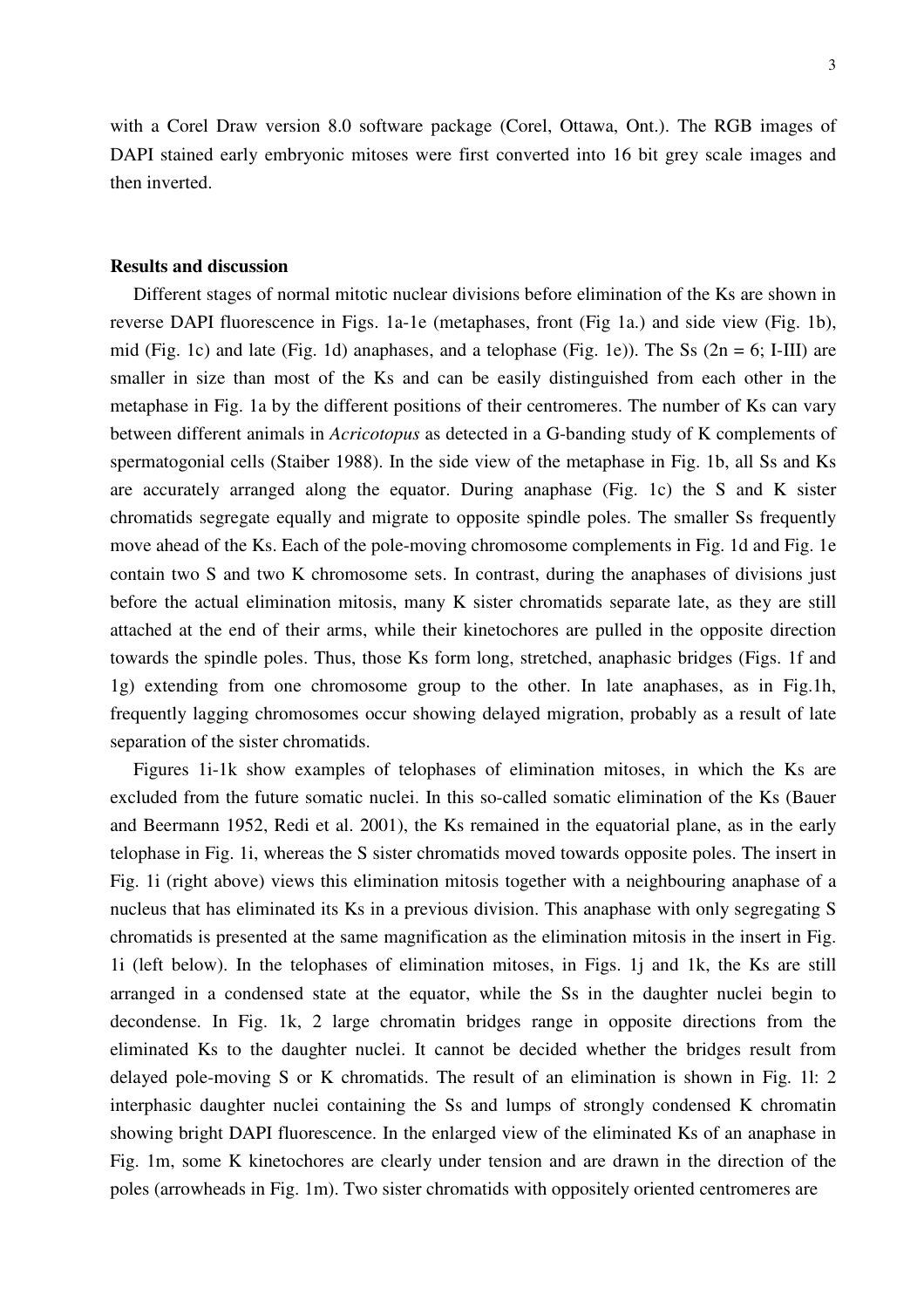

**Fig. 1.** Different stages of early embryonic mitoses of *Acricotopus lucidus* before (**a**-**h**), during (**i**-**k**), and after (**l**) elimination of the germ line limited K chromosomes from the future somatic nuclei, and enlarged views (**m**-**o**) on eliminated Ks all seen in inverted DAPI fluorescence. (**a**) Metaphase plate with six Ss (2n = 6: I-III) and 10 Ks. The Ss are smaller than the Ks. (**b**) Lateral view of a metaphase plate with Ss and Ks. (**c**) Anaphase of a regular mitosis. All S and K sister chromatids have separated and move poleward. (**d**) Early and (**e**) late telophase of regular mitotic divisions. (**f** and **g**) During the anaphases of divisions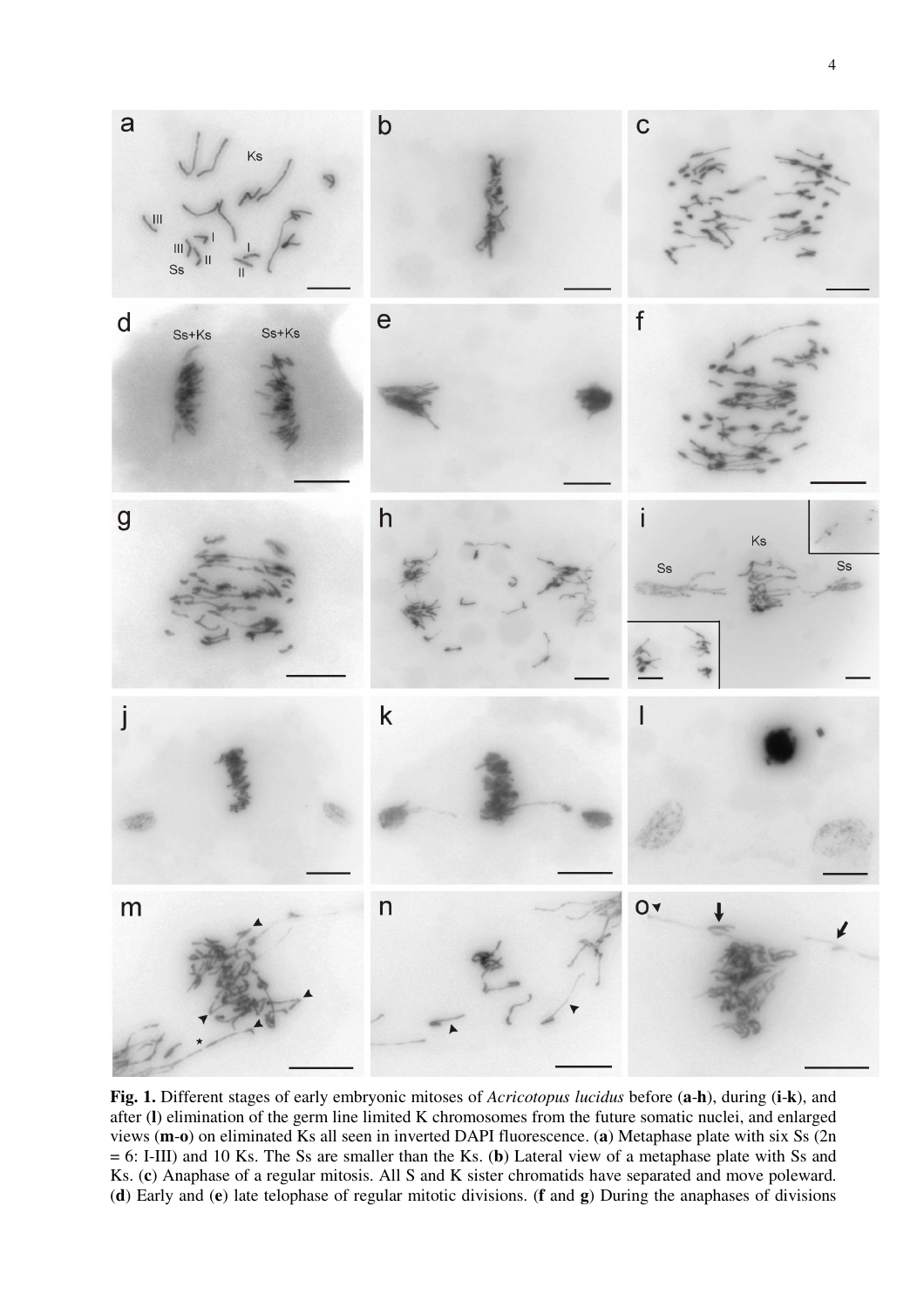before their elimination, the K sister chromatids frequently form long, stretched, anaphase bridges resulting from delayed separation. (**h**) As a consequence, these K chromatids show delayed pole migration in late anaphase. (**i**) Early telophase of an elimination mitosis. The separated Ss move poleward, while the Ks remain in the equatorial plane. Insert at top right shows an overview of this elimination mitosis and an anaphase with only segregating Ss. Here the Ks were eliminated in one of the divisions before. Insert at bottom left shows latter anaphase in the same magnification as the elimination mitosis. (**j** and **k**) Late telophases of elimination mitoses. The eliminated Ks are still arranged at the equator and remain condensed, while the Ss in the daughter nuclei begin to decondense. (**k**) Chromatin bridges ranging from both sides of the eliminated Ks to the daughter nuclei. (**l**) Two interphasic daughter nuclei of an elimination mitosis containing the Ss. The eliminated Ks have formed a very large block and a small clump of strongly condensed chromatin showing bright DAPI fluorescence. (**m**) Late anaphase of an elimination mitosis. The kinetochores of some K sister chromatides clearly appear to be under tension (arrowheads). In the lower part, 2 still-attached K sister chromatids (asterisk) have widely moved in the direction of the pole. (**n**) Late anaphase. Some Ks are eliminated by remaining in the equator, while others have separated (arrowheads). (**o**) Two just-separated K sister chromatids (arrows) with highly stretched centromeres (arrowhead) are drawn in opposite directions. Bars represent 10  $\mu$ m.

 still attached at the ends of their arms (asterisk in Fig. 1m) and have moved far towards the spindle pole. Unfortunately, it is not possible to analyse the arrangment of the individual chromatid arms in the entangled Ks that remained behind in the spindle equator.

In the anaphase (Fig. 1n) only some of the Ks seem to be eliminated while others have separated and show delayed migration to the poles (arrowheads in Fig. 1n). In Fig. 1o, the kinetochores of 2 recently separated K sister chromatids (arrows in Fig. 1o) are clearly under tension. The kinetochore and adjacent centromeric chromatin are pulled out from the chromosomes (arrowhead in Fig. 1o).

 It is not possible to say with certainty on DAPI-stained elimination mitoses, whether all Ks are eliminated during a single mitosis, or whether some of them can escape the elimination. A prerequisite to decide this is the specific labeling of the Ks i.e. by FISH. In this study, fluorescein-labeled sequences of the germ line specific tandem repetitive AlKeRe1 family were used as probes to label the Ks specifically in their centromeric regions (Staiber et al. 1997). This is clearly documented in the metaphase in Fig. 2a, in which only the Ks exhibit fluorescent signals, while the Ss do not. In the anaphase of an early normal mitosis before elimination of the Ks (Fig. 2b) all K sister chromatids segregate regularily and move with their centromeres ahead (see signals) to the spindle poles. Two unlabeled Ss (asterisks in Fig. 2b) migrate in front of the left group of pole-moving chromosomes. In normal elimination mitoses (as shown in Figs. 2c-2e), all labeled chromosomes (Ks) remain in the equator and only the unlabeled S chromatids separate, move poleward, and are included in the daughter nuclei. This equatorial arrangement of eliminated Ks persists from anaphase to telophase. Following elimination mitoses, the condensed labeled chromatin blocks consisting of the eliminated Ks are clearly visible between the unlabeled interphasic S nuclei (Fig. 2f).

 Besides elimination mitoses eliminating all Ks in the course of only one division, incomplete elimination mitoses can also occur; only a portion of the Ks are eliminated, while other Ks segregate and move to the poles like the Ss (Figs. 2g-2j). In the anaphases, one K (Fig. 2g) and some Ks (Fig. 2h) have separated and the sister chromatids migrate poleward behind the Ss.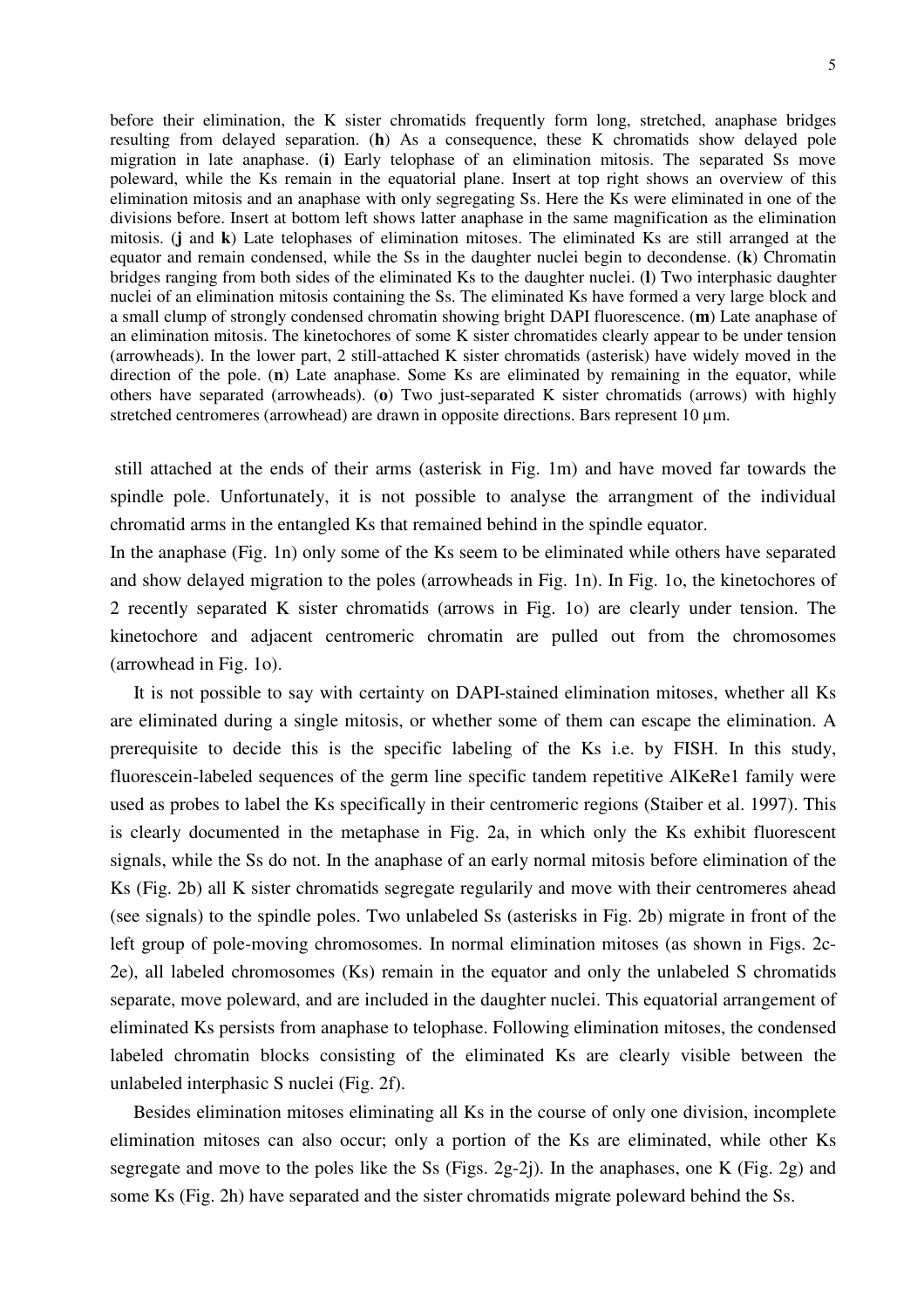

**Fig. 2.** (**a**-**l**) FISH with probes of germ line specific repetitive AlKeRe sequences on different stages of early embryonic mitoses in early *Acricotopus lucidus* embryos. The fluorescein-labeled probes hybridized specifically in the centromeric heterochromatin of the Ks. Chromosomes are counterstained with DAPI; its blue fluorescence was pseudocolored red. (**a**) Metaphase with the 6 unlabeled Ss and nine Ks showing clear AlKeRe signals on their centromeric regions. Arrowheads mark two pairs of Ks lying directly adjacent to each other. (**b**) Normal, pre-elimination anaphase with regularly segregating S and K chromatids. Two unlabeled Ss (asterisks) move ahead of the other chromosomes. (**c** and **d**) Telophases of elimination mitoses. All Ks (i.e. all labeled chromosomes) remain in the equatorial plane, while the separated Ss move to the opposite poles. (**e**) Late telophase of an elimination mitosis. The Ks are still arranged along the equator, while the Ss begin to decondense. (**f**) Result of an elimination mitosis: 2 somatic nuclei (in interphase) each containing only sets of Ss  $(2n = 6)$ . Bright AlKeRe signals indicate the eliminated Ks that are condensed in a chromatin block. (**g**-**i**) Anaphases of incomplete elimination mitoses. The sister chromatids of one (**g**) or some (**h** and **i**) Ks have separated and move poleward behind the Ss chromatids. (**j**) Telophase with an equatorial mass of condensed chromatin formed by the eliminated Ks and two daughter nuclei each containing a considerable number of non-eliminated Ks (see signals). The escaped Ks will be eliminated in one of the subsequent divisions forming smaller-sized labeled chromatin droplets between the somatic nuclei ( $\bf{k}$  and  $\bf{l}$ ). Bars represents 10  $\mu$ m.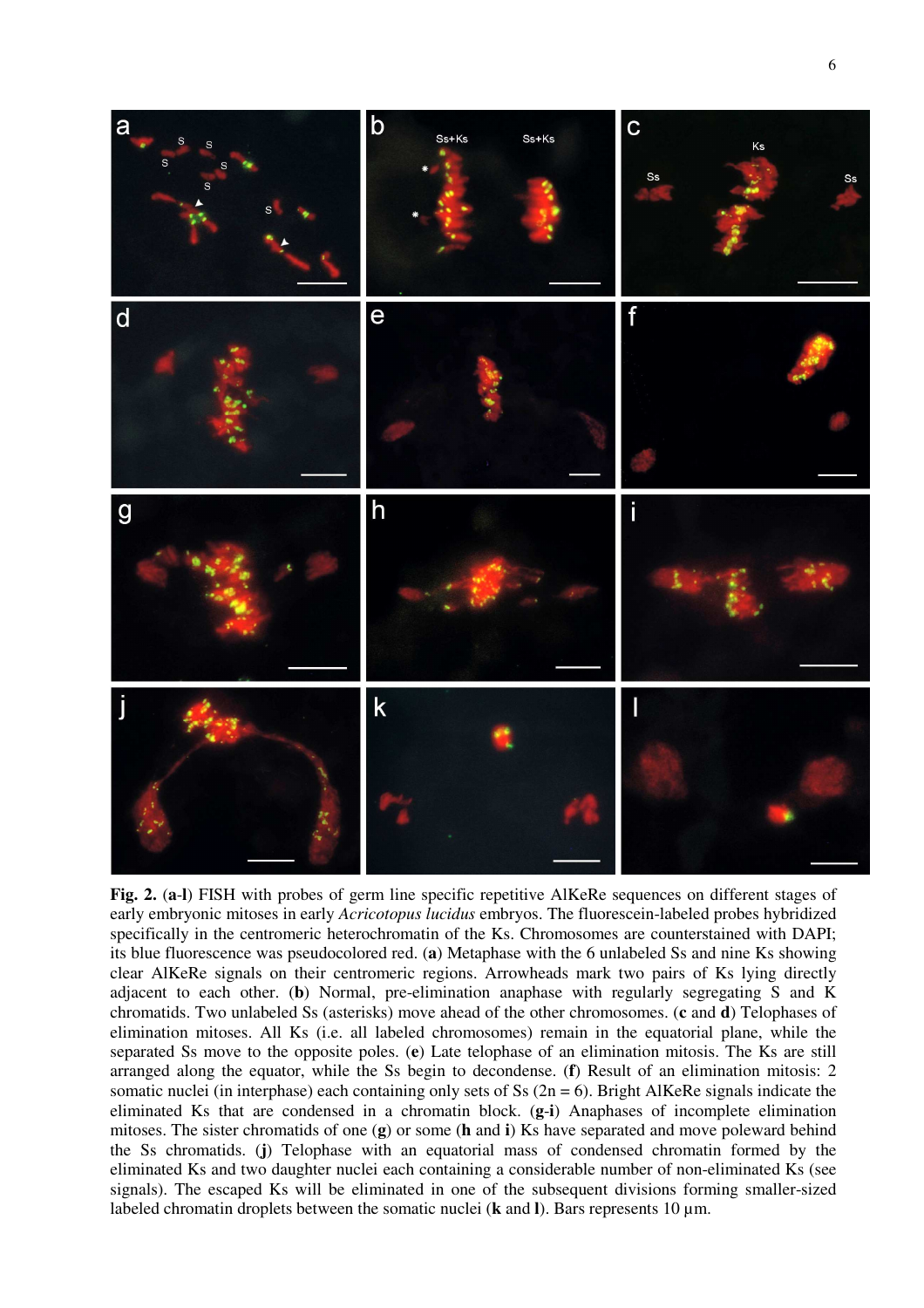Clear hybridization signals in the pole-moving groups of chromosomes and in the equatorial arrested chromosome groups in anaphase (Fig. 2i) and in telophase (Fig. 2j) clearly demonstate that one portion of the Ks is eliminated while the other escapes elimination. Small labeled chromatin droplets observed in later embryonic stages between the somatic nuclei, as shown in Figs. 2k and 2l, indicate that those Ks, which escaped at first, will be eliminated in one of the subsequent divisions. Interestingly, normal mitoses with equally segregating Ss and Ks, as well as complete and incomplete elimination mitoses can occur side by side in the same embryo.

 The observed lagging of the Ks in the ultimate mitosis just ahead of the K-eliminating division appears to suggest that a chromosome-discriminating factor has to accumulate. K elements become actually excluded from daughter nuclei when the unknown factor exceeds a threshold. The finding of incomplete K elimination indicates that it is not a rigid all-or-none mechanism; this rather supports a threshold hypothesis. Bridging and lagging in mitoses before their elimination were also reported for the germ line limited (L) chromosomes in *Sciara* (De Saint Phalle and Sullivan 1996). The observations in *Acricotopus* that some nuclei enter into elimination mitosis, while others had already eliminated their Ks in a previous mitosis (Fig. 1i), strongly indicate, that prospective somatic nuclei initiate the elimination of their Ks autonomously in early syncytial embryonic divisions. Analysing the process of elimination of X chromosomes in *Sciara,* De Saint Phalle and Sullivan (1996) concluded, that the decision to eliminate X chromosomes falls at the level of the individual nucleus. They suggested that incomplete sister chromatid separation is the mechanism of X elimination, which is also effective in the elimination of the L chromosomes in *Sciara*.

 Experiments to ascertain a functional role of the germ-line limited chromosomes were carried out on embryos of the cecidomyiids *Wachtliella persicariae* (Geyer-Duszynsca 1966) and *Mayetiola destructor* (Bantock 1970). Embryos with pole cells, the primordial germ cells, containing only Ss but no Ks were produced. Such embryos developed into normal, but sterile adults. These results strongly suggested that the Ks are indispensable for normal gametogenesis.

 For a correct alignment of the Ks in the spindle equator during prometaphase of elimination mitosis it is necessary that the kinetochores of the K sister chromatids be attached to microtubules extending in opposite directions (Zhou et al. 2002). Immunostaining of spindle microtubules in elimination mitosis of *Acricotopus* demonstrated that Ks remaining behind in the equatorial plane are also connected to microtubules (Staiber 2000). This was confirmed in this study. During the early and mid anaphases of elimination mitosis at least some of the kinetochores of the remaining K sister chromatids were clearly under tension, as seen in Fig. 1m, and therefore attached to the spindle. Extensive formation of anaphase bridges between segregating Ks resulting from apparent stickiness or persisting cohesion at the ends of their arms in the division preceding their loss (Figs. 1f and 1g) and observations of linked K sister chromatids in elimination mitoses (Fig. 1m) suggests that elimination of Ks in *Acricotopus* may be caused by non-separation of sites in distal parts of the chromosome arms.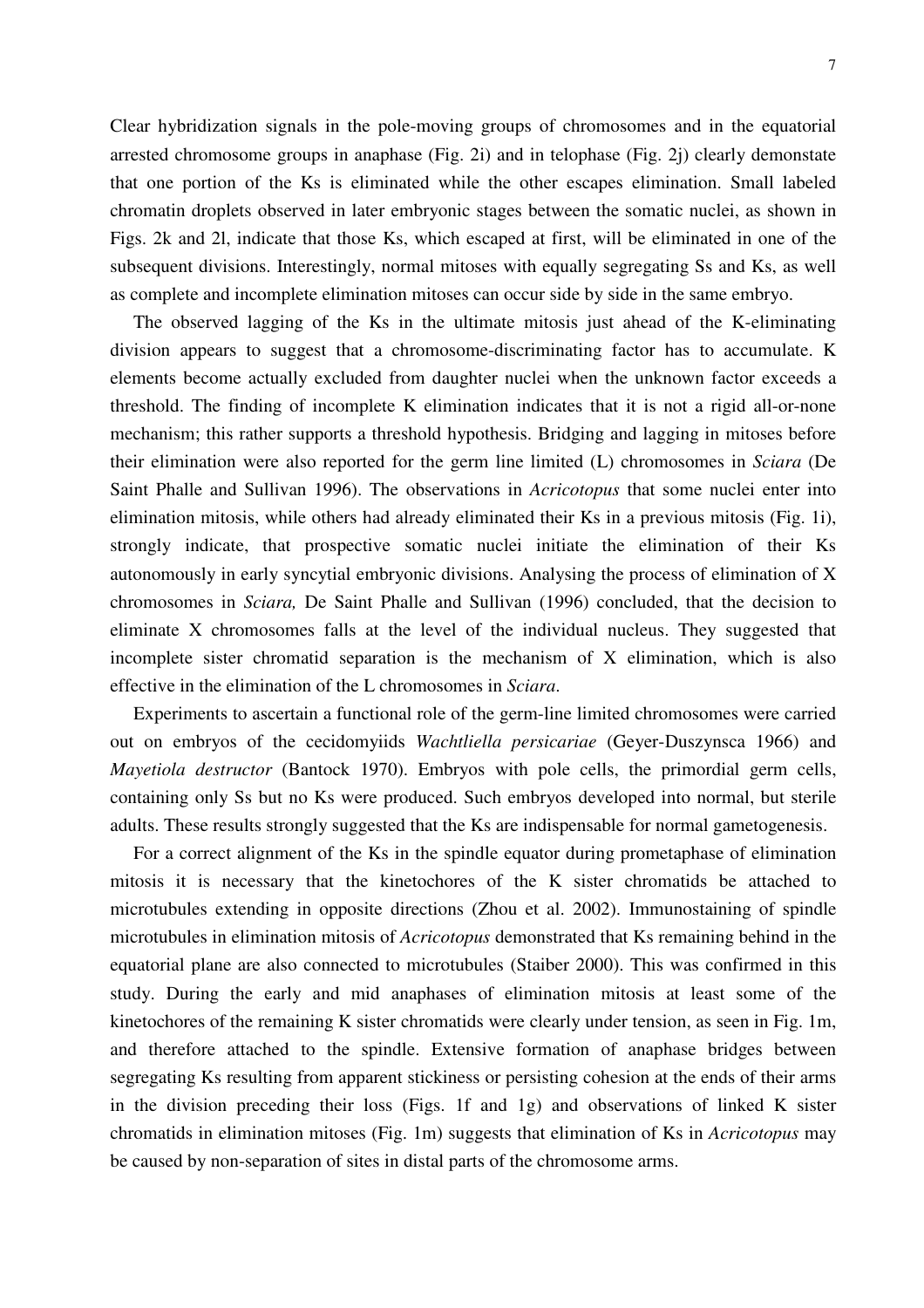Different mechanisms could be responsible for an incomplete separation of the K sister chromatids. The failure of sister chromatid separation may result from the activity of chromatinmodifying enzymes. Chromatin modifications can affect local chromatin structure (Suja et al. 1999; Cimini et al. 2003). Such modifications selectively present on sites of the chromosome arms of the Ks may lead to unresolved catenations holding sister chromatids together. For the decatenation of sister chromatids, topoisomerase II activity is required (Shamu and Muray 1992; Coelho et al. 2003). The difficulties in separating chromosome arms of the Ks during anaphases in the last divisions just before elimination mitosis may be due to residual topological links between sister chromatids that have not been resolved properly by topoisomerase II. It is possible that a checkpoint mechanism may selectively prevent the release of the last catenations linking the K sister chromatids in early anaphase of elimination mitosis. Specific proteins may also mask specific chromosomal sites so that topoisomerase II cannot resolve these catenations. It would be of interest to search for molecular and biochemical differences between chromosomal regions of K sister chromatids that have separated versus those that remain connected in elimination mitosis to elucidate the molecular basis of this case of programmed non-segregation of sister chromatids.

## **Acknowledgements**

The author gratefully acknowledges the support of Professor Anette Preiss. Also, thanks to the referees for their helpful suggestions.

# **References**

- Bantock, C. R. 1970. Experiments on the chromosome elimination in the gall midge, *Mayetiola destructor*. J. Embryol. Exp. Morphol. **24**: 257-286.
- Bauer, H. 1970. Rearrangements between germ-line limited and somatic chromosomes in *Smittia parthenogenetica* (Chironomidae, Diptera). Chromosoma **32**: 1-10.
- Bauer, H., and Beermann, W. 1952. Der Chromosomencyclus der Orthocladiinen (Nematocera, Diptera). Z. Naturforsch. **7b**: 557-563.
- Cimini, D., Mattiuzzo, M., Torosantucci, L. and Degrassi, F. 2003. Histone hyperacetylation in mitosis prevents sister chromatid separation and produces chromosome segregation defects. Mol. Biol. Cell. **14**: 3821-3833.
- Coelho, P.A., Queiroz-Machado, J., and Sunkel, C.E. 2003. Condensin-dependent localisation of topoisomerase II to an axial chromosomal structure is required for sister chromatid resolution during mitosis. J. Cell Sci. **116**: 4763-4776.
- De Saint Phalle, B. and Sullivan, W. 1998. Incomplete sister chromatid separation is the mechanism of programmed chromosome elimination during early *Sciara* embryogenesis. Development **122**: 3775-3784.